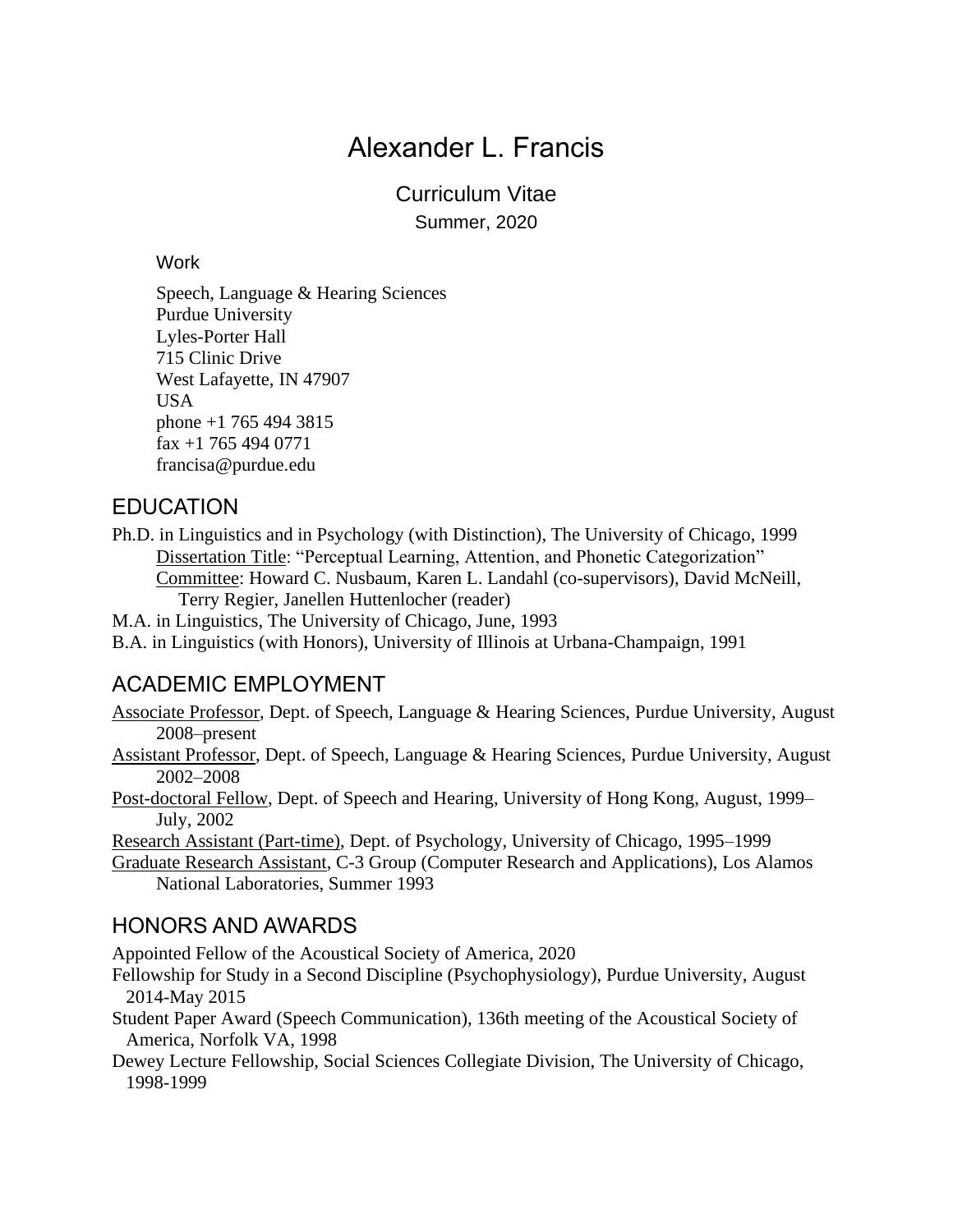## FUNDED RESEARCH

*Spring 2020 CEREBBRAL Pilot Grant Funding*. PI. Center for Research on Brain, Behavior, and Neurorehabilitation. \$5000. July 1, 2020-June 30, 2021.

*NIH New R01 Program Award: Does effortful listening induce physiological stress?* PI (with Dongjuan Xu, Shirley Rietdyk, Melissa Newell, Jeff Haddad). Purdue University Office of Research and Partnerships and Office of the Provost. \$29,928. December 1, 2015-June 30, 2017.

*Provost's Fellowship for Study in a Second Discipline: Psychophysiology of Listening Effort.* PI. Purdue University. \$7,000. August 15, 2014 – May 15, 2015.

*Do older adults attend to speech differently than younger adults?* PI (with Joshua Alexander). Kinley Foundation Trust. \$20,000. May 1, 2012 – July 31, 2013.

*Effects of neurocognitive training on regional patterns of brain metabolism in older adults with hearing impairment.* PI. Indiana Clinical and Translational Sciences Institute. Pilot funding for use of core facilities. \$9,600. January 1, 2010-December 31, 2011.

*Selective Attention and Perceptual Learning of Speech*. NIH R03DC006811. National Institutes of Health, National Institute on Deafness and Other Communication Disorders (NIH NIDCD), June 1, 2004 – November 30, 2008, \$150,000.

*Electrophysiological indices of perceptual restoration of filtered and noise-masked vowels*. Co-PI (with Ravi Krishnan). Purdue University Research Incentive Award, September 2004 – August 2005, \$1000.

*The role of tonal context in the learning of lexical tone categories by speakers of tonal and nontonal languages*. Co-PI (with Valter Ciocca). Hong Kong Research Grants Council, January 2004 – December, 2005. HK \$707,000 (approx. US \$90,640).

*Effects of linguistic experience on attention to tones*. Co-PI (with V. Ciocca and L. Ma). Hong Kong University Research Grants Committee Seed Funding for Basic Research, February 2001 – March, 2002. HK \$120,000 (approx. US \$15,000).

## PUBLICATIONS

### *REFEREED JOURNAL ARTICLES*

- Lory, C., Kadlaskar, G., Keehn, R. M., Francis, A. L., & Keehn, B. (2020). Brief Report: Reduced heart rate variability in children with autism spectrum disorder. *Journal of Autism and Developmental Disorders*, 1-8.
- Francis, A.L. & Love, J. (2020). Listening Effort: Are we measuring cognition, affect, or both? Invited review article, *WIREs Cognitive Science*. e1514.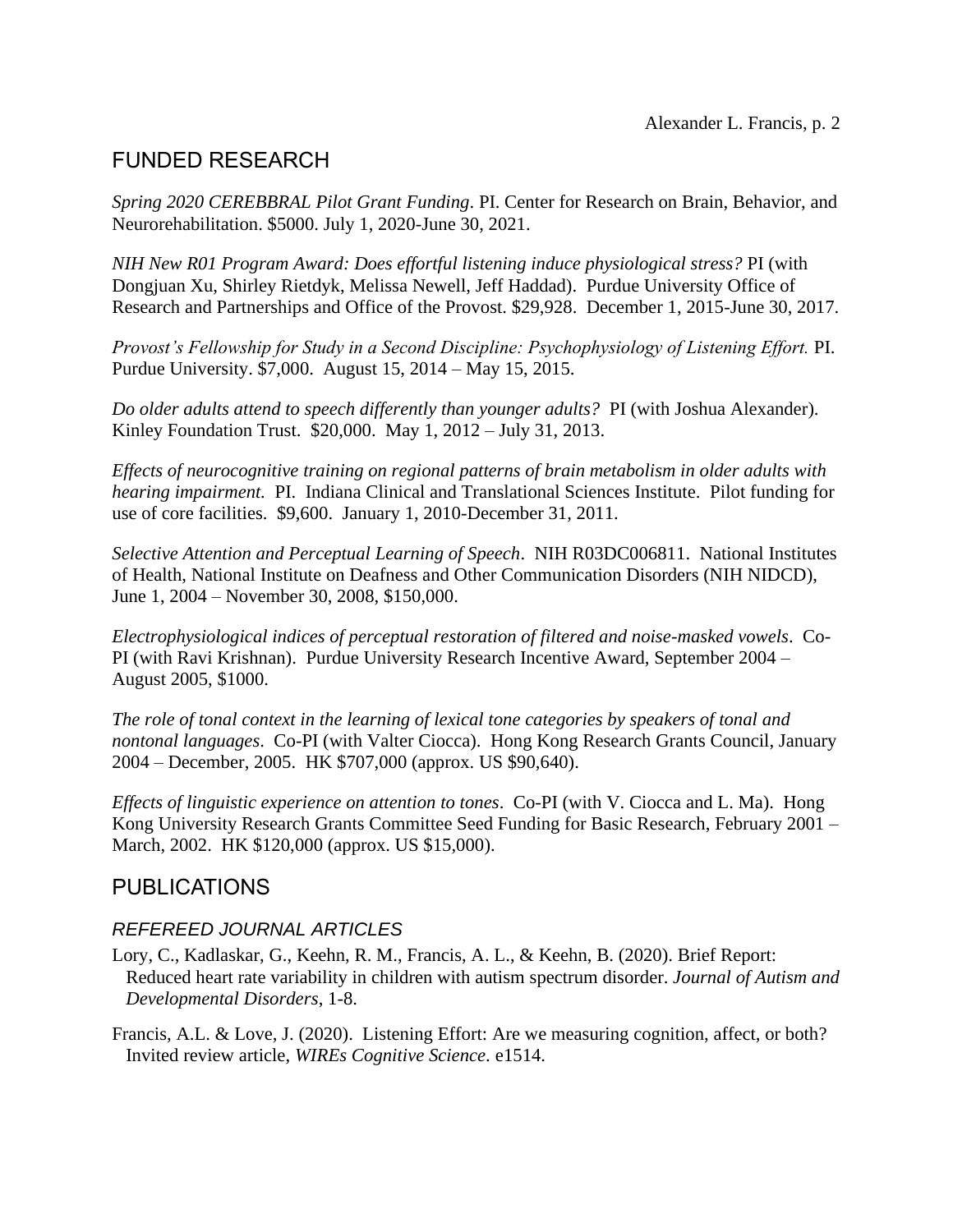- Xu, D., & Francis, A.L. (2019) Psychological distress mediates the relationship between hearing impairment and cardiovascular disease. *Journal of Speech, Language and Hearing Research*; *62(8),* 2872-2881.
- Keehn, B., Kadlaskar, G., NcNally Keehn, R., & Francis, A.L. (2019). Auditory attentional disengagement in children with autism spectrum disorder. *Journal of Autism and Developmental Disorders*. Available online June, 4 2019.
- Law, W. L., Dmitrieva, O., & Francis, A. L. (19). Language attitudes modulate phonetic convergence and divergence in bilingual speakers in diglossic settings. *Linguistic Approaches to Bilingualism*. Available online October 4, 2019.
- Francis, A.L., & Oliver, J. (2018). Psychophysiological measurement of affective responses during speech perception. *Hearing Research*, *369*, 103-119.
- Francis, A.L., Tigchelaar, L.J. Zhang, R., & Zekveld, A. (2018). Effects of second language proficiency and linguistic uncertainty on recognition of speech in native and non-native competing speech. *Journal of Speech, Language and Hearing Research*, 61(7), 1815-1830.
- Strauss, D.J. & Francis, A.L**.** (2017). Toward a taxonomic model of attention in listening effort. *Cognitive, Affective, & Behavioral Neuroscience,* 17(4), 809-825.
- Francis, A.L., MacPherson, M.K., Chandrasekaran, B., & Alvar, A.M. (2016). Autonomic nervous system responses during perception of masked speech may reflect constructs other than subjective listening effort. *Frontiers in Psychology: Cognitive Hearing Mechanisms of Language Understanding: Short- and Long-term Perspectives*, 7(263), 1-15.
- Llanos, F. & Francis, A.L. (2016). The effects of language experience and speech context on the phonetic accommodation of English-accented Spanish voicing. *Language & Speech*, 60(1), 3- 26.
- Dmitrieva, O., Llanos, F., Shultz, A.A., & Francis, A.L. (2015). Phonological status, not voice onset time, determines the acoustic realization of onset f0 as a secondary voicing cue in Spanish and English. *Journal of Phonetics*, *49*, 77-95.
- Lin, M. & Francis, A.L. (2014). Effects of language experience and expectations on attention to consonants and tones in English and Mandarin Chinese. *Journal of the Acoustical Society of America*, 136(5), 2827-2838*.*
- Llanos, F., Dmitrieva, O., Shultz, A.A., & Francis, A.L. (2013). Auditory enhancement and second language experience in Spanish and English weighting of secondary voicing cues. *Journal of the Acoustical Society of America, 134(3),* 2213-2224.
- Roberts, F. & Francis, A.L. (2013). Identifying a temporal threshold of tolerance for silent gaps after requests. *Journal of the Acoustical Society of America, 133(6),* EL471-EL477.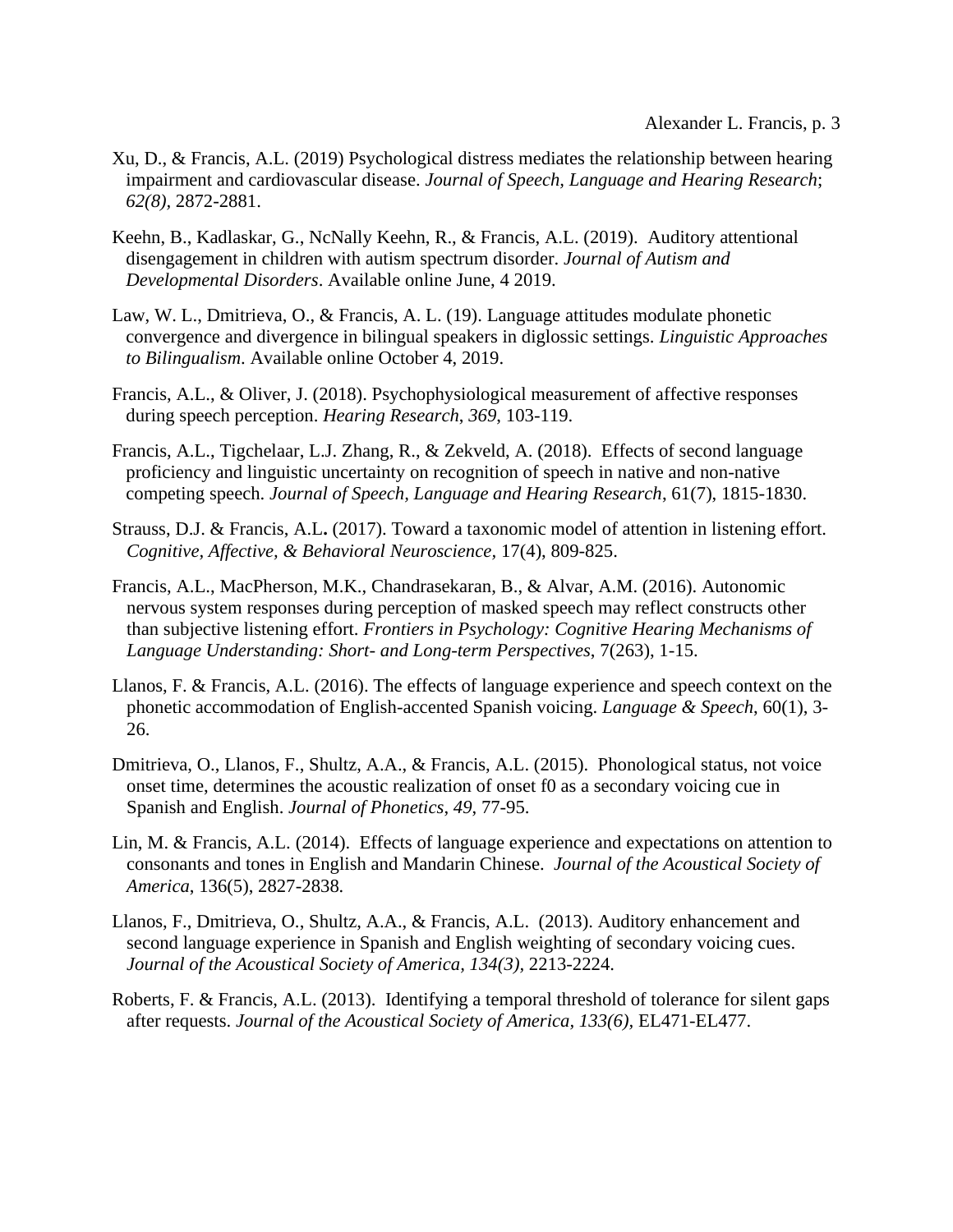- Shultz, A.A., Francis, A.L., & Llanos, F. (2012). Differential cue weighting in perception and production of consonant voicing. *Journal of the Acoustical Society of America, 132(2),* EL95- EL101.
- Cristià, A., McGuire, G., Seidl, A., & Francis, A. (2011). Effects of the distribution of cues on infants' perception of speech sounds. *Journal of Phonetics, 39*, 388-402.
- Kondaurova, M.V. & Francis, A.L. (2010). The role of selective attention in the acquisition of English tense and lax vowels by native Spanish listeners: Comparison of three training methods. *Journal of Phonetics, 38(4)*, 569-587.
- Zhang, Y. & Francis, A.L. (2010). The weighting of vowel quality in native and non-native listeners' perception of English lexical stress. *Journal of Phonetics*, *38(2),* 260-271.
- Francis, A.L. (2010). Improved segregation of simultaneous talkers differentially affects perceptual and cognitive capacity demands for recognizing speech in competing speech. *Attention, Perception and Psychophysics, 72(2),* 501-516.
- Francis, A.L., & Nusbaum, H.C. (2009). Effects of intelligibility on working memory demand for speech perception. *Attention, Perception and Psychophysics, 71(6),* 1360-1374.
- Finneran, D., Francis, A.L., & Leonard, L. (2009). Sustained attention in preschool-age children with specific language impairment. *Journal of Speech, Language and Hearing Research*, *52*, 915-929.
- Kondaurova, M.V., & Francis, A.L. (2008). The relationship between native allophonic experience with vowel duration and perception of the English tense/lax vowel contrast by Spanish and Russian listeners. *Journal of the Acoustical Society of America*, *124(6),* 3959- 3971.
- Francis, A.L., Kaganovich, N., & Driscoll-Huber, C.J. (2008). Cue-specific effects of categorization training on the relative weighting of acoustic cues to consonant voicing in English. *Journal of the Acoustical Society of America*, *124 (2),* 1234-1251.
- Zhang, Y., Nissen, S.L., & Francis, A.L. (2008). Acoustic characteristics of English lexical stress produced by native Mandarin speakers. *Journal of the Acoustical Society of America*, *123(6)*, 4498-4513.
- Francis, A.L., Ciocca, V., Ma, L., & Fenn, K. (2008). Perceptual learning of Cantonese lexical tones by tone and non-tone language speakers. *Journal of Phonetics*, *36*, 268-294.
- Tong, Y., Francis, A.L. & Gandour, J.T. (2007). Perceptual processing dependencies between segmental and suprasegmental features of a tone language. *Language and Cognitive Processes*, *23(5),* 689-708.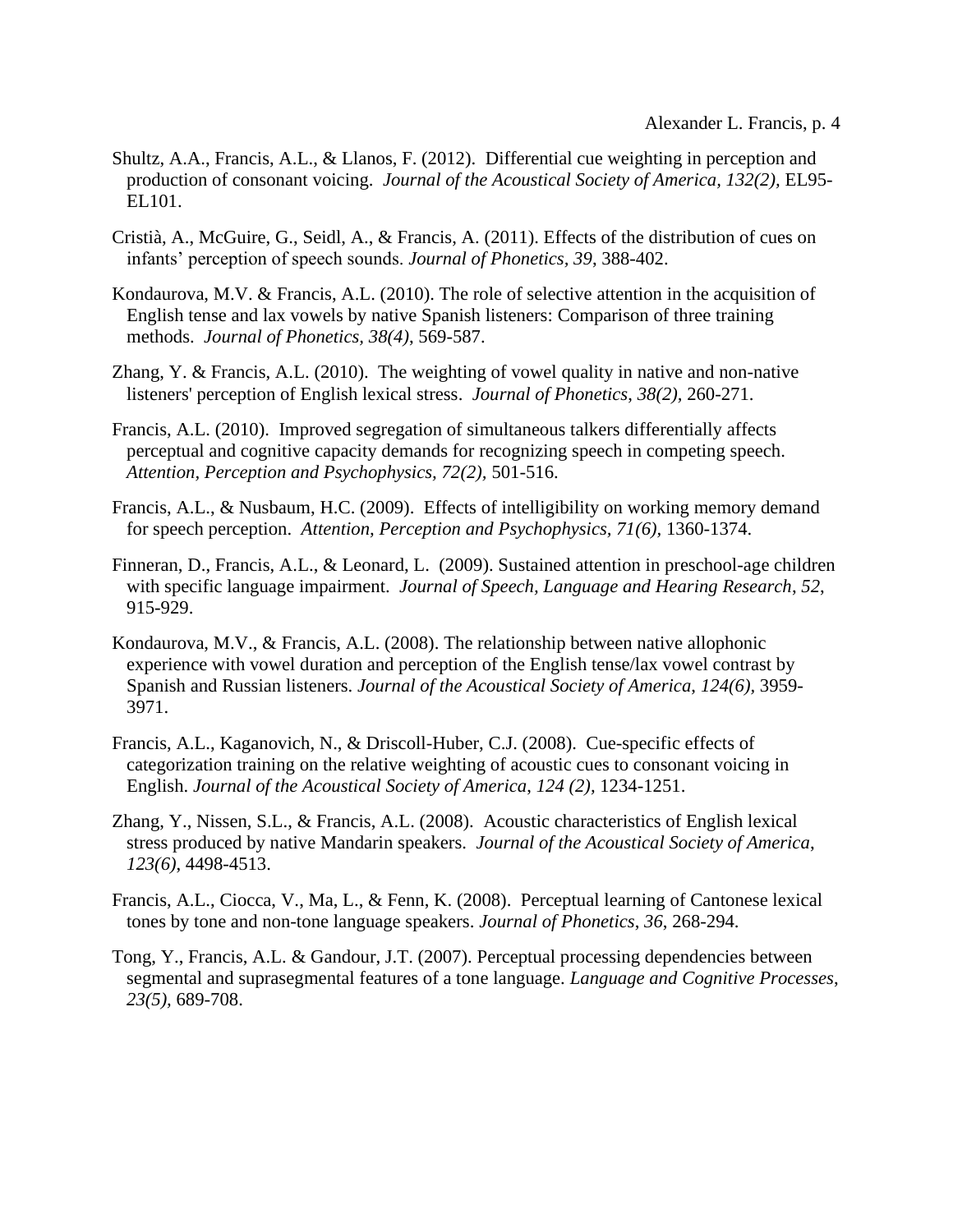- Francis, A.L., Nusbaum, H.C., & Fenn, K. (2007). Effects of training on the acoustic phonetic representation of synthetic speech. *Journal of Speech, Language and Hearing Research*, *50(6),* 1445-1465.
- Francis, A.L., Ciocca, V., Wong, V.K.M., & Chan, J.K.L. (2006). Is fundamental frequency a cue to aspiration in initial stops? *Journal of the Acoustical Society of America, 120(5)*, 2884- 2896.
- Kaganovich, N., Francis, A.L., & Melara, R.D. (2006). Electrophysiological evidence for early interaction between talker and linguistic information during speech perception. *Brain Research, 1114*, 161-172.
- Francis, A.L., & Driscoll, C.J. (2006). Training to use voice onset time as a cue to talker identification induces a left ear/right hemisphere processing advantage. *Brain and Language, 98*, 310–318.
- Xu, Y., Gandour, J.T., & Francis, A.L. (2006). Effects of language experience and stimulus complexity on the categorical perception of pitch direction. *Journal of the Acoustical Society of America*, *120(2)*, 1063-1074.
- Roberts, F., Francis, A.L., & Morgan, M. (2006). The interaction of inter-turn silence with prosodic cues in listener perception of 'trouble' in conversation. *Speech Communication*, *48*, 1079-1093.
- Francis, A.L., Ciocca, V.C., Wong, N.K.U., Leung, W.H.Y., & Chu, P.C.Y. (2006). Extrinsic context affects perceptual normalization of lexical tone. *Journal of the Acoustical Society of America, 119(3),* 1712-1726*.*
- Francis, A.L., Ciocca, V.C., & Ng, B.K.C. (2003). On the (non)categorical perception of lexical tones. *Perception & Psychophysics, 65(6),* 1029-1044.
- Francis, A.L. & Ciocca, V. (2003). Stimulus presentation order and the perception of lexical tones in Cantonese. *Journal of the Acoustical Society of America, 114(3),* 1611-1621.
- Francis, A.L., & Ho, D.W.L. (2003). Acquisition of three spoken languages by a child with a cochlear implant. *Cochlear Implants International, 4(1), 31-47.*
- Francis, A.L., Ciocca, V., & Yu, J.M.C. (2003). Accuracy and variability of acoustic measures of voicing onset. *Journal of the Acoustical Society of America, 113(2)*, 1025-1032.
- Whitehill, T.L., Francis, A.L., & Ching, C. K.-Y. (2003). Perception of stop placement by children with cleft palate and posterior placement. *Journal of Speech, Language & Hearing Research,46*, 451-461.
- Ciocca, V., Francis, A.L., Aisha, R., & Wong, L. (2002). The perception of Cantonese lexical tones by prelingually deaf cochlear implantees. *Journal of the Acoustical Society of America, 111(5)*, 2250-2256.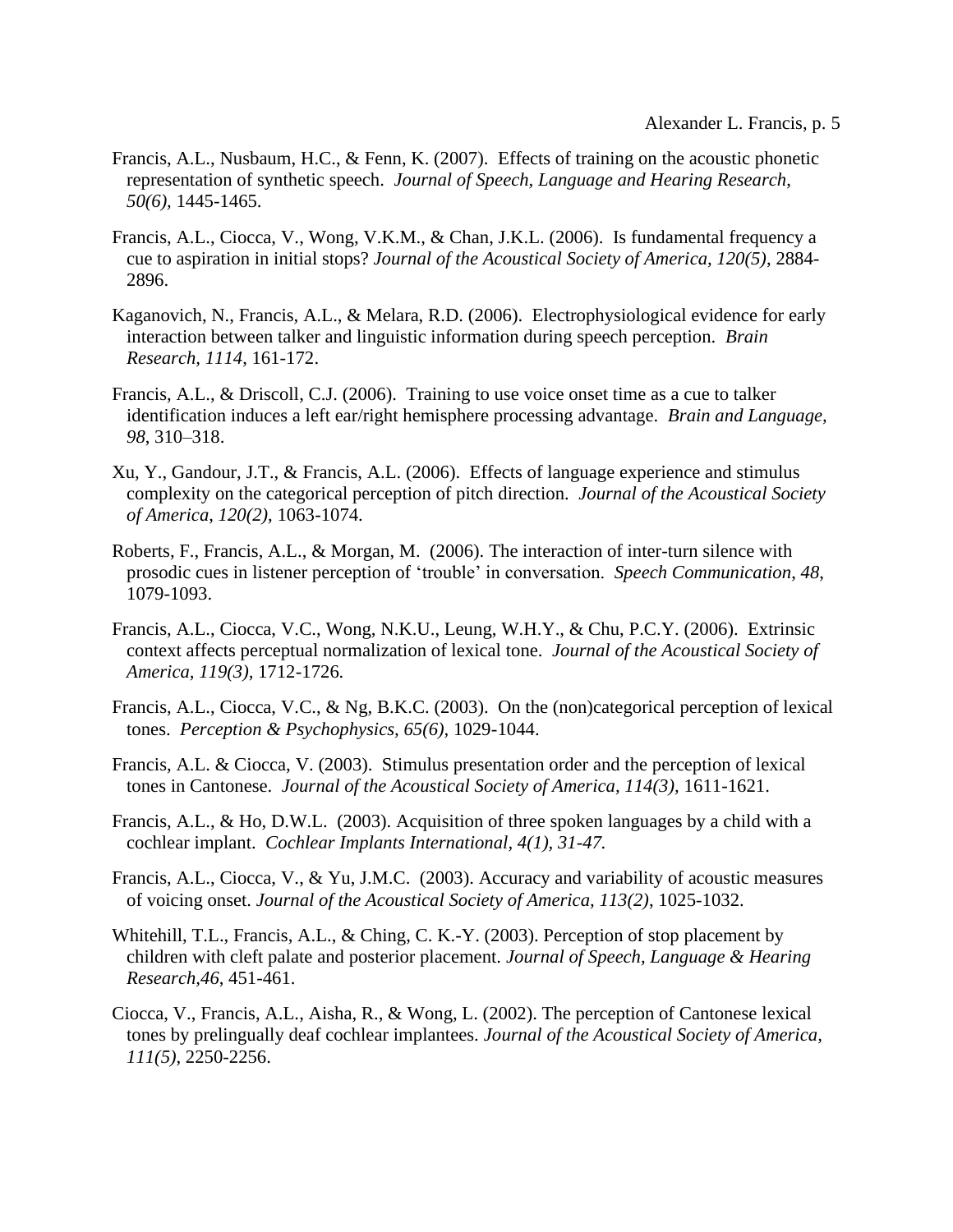- Francis, A.L,. & Nusbaum, H. C. (2002). Selective attention and the acquisition of new phonetic categories. *Journal of Experimental Psychology: Human Perception and Performance, 28(2)*, 349–366.
- Francis, A. L., Baldwin, K., & Nusbaum, H. C. (2000). Effects of training on attention to acoustic cues. *Perception and Psychophysics,62(8),* 1668-1680.
- Francis, A. L., & Nusbaum, H. C. (1999). The effect of lexical complexity on intelligibility. *International Journal of Speech Technology, 3,* 15-25.
- Nusbaum, H. C., Francis, A. L., & Henly, A.S. (1995). Measuring the naturalness of synthetic speech. *International Journal of Speech Technology, 1,* 7-19.

#### *BOOK CHAPTERS*

- Cristià, A., Seidl, A., and Francis, A. (2011). Phonological features in infancy. In G. N. Clements and R. Ridouane (Eds.), *Where do features come from? The nature and sources of phonological primitives* (pp. 306-326). Elsevier.
- Francis, A. L., & Nusbaum, H. C. (1999). Evaluating the Quality of Synthetic Speech. In D. Gardner-Bonneau (Ed.), *Human Factors and Voice Interactive Systems* (pp. 63-97). Boston: Kluwer Academic Publishers.

#### *CONFERENCE PROCEEDINGS*

- Schneider, E.N., Bernarding, C., Francis, A.L., Hornsby, B.W., & Strauss, D.J. (2019). A quantitative model of listening related fatigue. *9th International IEEE EMBS Conference on Neural Engineering (NER),* 619-622*.*
- Love, J. Sollman, L., Niehl, A., & Francis, A.L. (2019). Physiological orienting response, noise sensitivity, and annoyance from irrelevant background sound. *Proceedings of Meetings on Acoustics*, 35(1), 040002.
- Kondaurova M.V., & Francis A.L., (2008). Training to ignore vs. training to attend while learning a foreign phonetic contrast. *Proceedings from the Annual Meeting of the Chicago Linguistic Society, 44 (1),* 169-177. Chicago Linguistic Society.
- Ciocca, V., Rani, A., Francis, A., & Wong, L. (2000). Can Cantonese children with cochlear implants perceive lexical tones?" *Proceedings of the 6th International Conference on Speech and Language Processing*. Beijing, China.
- Nusbaum, H. C., Francis, A. L., & Luks, T. L. (1997). Speech Perception: A Special Mechanism or a Specialized Cognitive Process? In K. Singer, R. Eggert, and G. Anderson (Eds.), *Proceedings of the 33rd Regional Meeting of the Chicago Linguistic Society (CLS 33), vol. 2, The Parasession on Phonetics* (pp. 415-434)*.* Chicago: Chicago Linguistic Society. 1997.
- Francis, A. L., & Nusbaum, H. C. (1996). Paying attention to speaking rate. *Proceedings: International Conference on Speech and Language Processing (ICSLP) '96*, vol. 3, SaA2L2.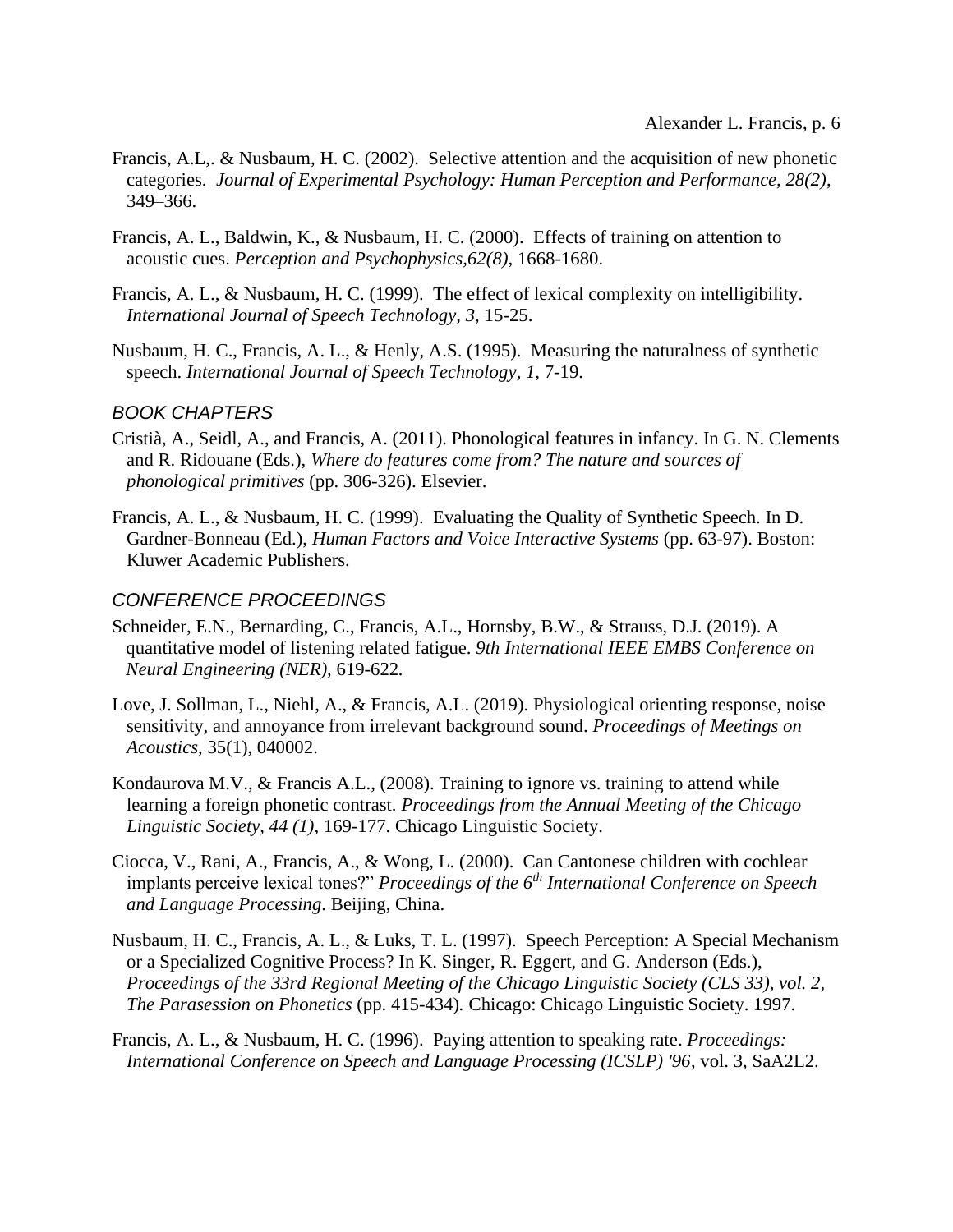### *REVIEWS*

- Francis, A. L. (1998). *Voice Recognition* by Richard L. Klevans and Robert D. Rodman. *International Journal of Speech Technology, 2:3,* 249-253.
- Francis, A. L., & Jones, E. (1996). Phonetics and phonological theory. *Language and Communication, 16,* 381-391.
- Francis, A. L. (1994). Parser 1.0: An elementary parsing program for the DOS environment. *Computers and the Humanities, 27,* 406-409.

### *INVITED PRESENTATIONS*

Francis, A.L. (2019). Listening Effort: How it affects your Patients' Lives and How to Measure it. Talk invited as part of a research topic: *The relationship between speech signal complexity and listening effort*. Nov. 21-23, Orlando, FL.

Francis, A.L. (2019). Using physiological measures to assess distraction and annoyance from background noise. Invited talk presented at the *5th International Conference on Cognitive Hearing Science for Communication*, Linköping, Sweden, June 9-12, 2019.

Oliver, J., Sollmann, L., Niehl, A., & Francis, A.L. (2018). Do orienting responses predict annoyance from irrelevant sounds? Invited talk presented by Jordan Oliver at the *176th Meeting of the Acoustical Society of America,* Victoria, British Columbia, Canada. November 5-9, 2018.

"Using psychophysiological measures to assess affective response to communication challenges across the lifespan." Invited talk presented at the *7 th International and Interdisciplinary Research Conference on Aging and Speech Communication*. University of South Florida, Tampa FL, November  $5-8^{\text{th}}$ , 2017.

"Listening effort: Phenomenology, psychology, physiology and application." Invited talk presented at the University of Connecticut and Haskins Labs, March 2 & 3, 2017.

"Psychophysiological measures associated with listening effort." Talk presented at the *5 th Ear Day at Rush University*, Chicago, IL, January 27, 2017.

"Effects of age and hearing impairment on the perceptual weighting of acoustic cues." Alexander L. Francis & Joshua Alexander. Talk presented at the 2nd Annual *Rush Ear Day*, Chicago, IL, October 25, 2013.

"Some factors that probably affect acoustic cue weighting in speech perception." Talk presented at the 7*th Annual Meeting of the Auditory Cognitive Neuroscience Society*, Tucson, AZ, January 3-5, 2013.

"Some effects of real and simulated cognitive and auditory aging on speech perception." Talk presented at the *6 th Annual Meeting of the Auditory Cognitive Neuroscience Society*, Tucson, AZ, January 3-6, 2012.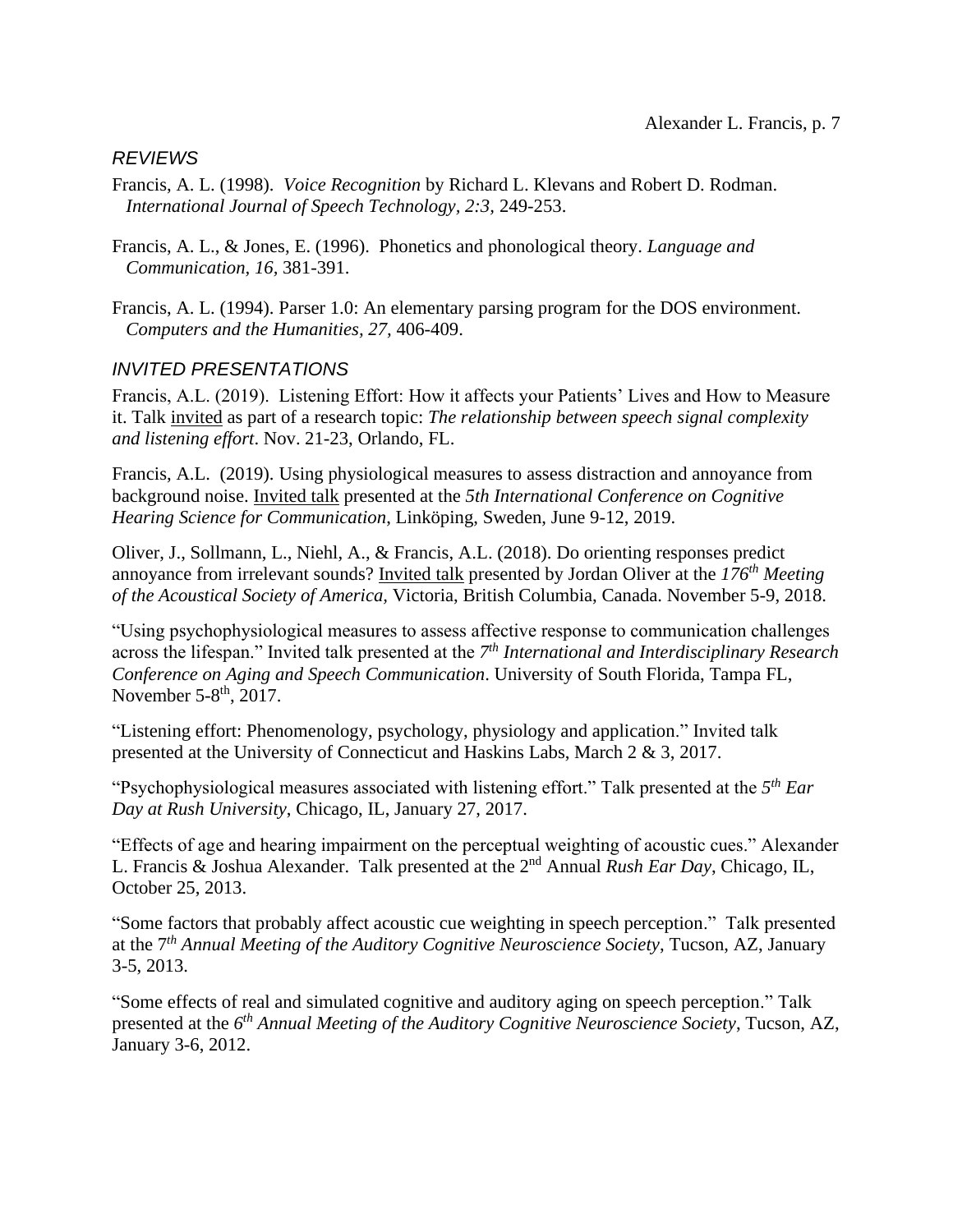"How does spatial separation of sound sources interact with cognitive capacity limitations on speech perception?" Talk presented at the *5 th Annual Meeting of the Auditory Cognitive Neuroscience Society*, Tucson, AZ, January 6-7, 2011.

"Perceptual learning of non-native speech sounds: The importance of features from an attention to dimensions perspective." Talk presented at the *158th Meeting of the Acoustical Society of America, San Antonio*, TX, October 29, 2009.

"The role(s) of capacity limitations in speech perception." Talk presented at the *157th Meeting of the Acoustical Society of America*, Portland, OR, May 19, 2009.

"Studies on the role of attention in speech perception: From perceptual learning to training attention." Talk presented at the *DeVault Otologic Research Laboratory Colloquium of the Indiana University School of Medicine*, Indianapolis, IN, February 11, 2009.

"Features, not phonemes: Implications of studies of perceptual learning for L2 acquisition." Alexander L. Francis, Talk presented at the *Indiana University Linguistics Colloquium*, April 11, 2008.

"Should we pay attention to attention?" Talk presented at the 2<sup>nd</sup> Annual Meeting of the Auditory *Cognitive Science Society*, Tucson AZ, January 11-12, 2008.

"On babies and bathwater in the motor theory 'debate': The importance of active theories of perception." Rebuttal/discussion presented at the 2<sup>nd</sup> Annual Meeting of the Auditory Cognitive *Science Society*, Tucson AZ, January 11-12, 2008.

"What is attention, and what is it doing in speech perception?" Talk presented at the *154th Meeting of the Acoustical Society of America*, New Orleans, LA, November 27-30, 2007.

"Is the part greater than the whole? Experience, attention and the role of features in phonetic learning." Talk presented to the *Department of Linguistics*, University of Illinois at Urbana-Champaign, Urbana, IL, November, 2006.

"Some experiments on the perception of lexical tones in Cantonese." Talk presented to the *Department of Linguistics*, Northwestern University, Evanston, IL, February, 2004.

"Lexical tone and cochlear implants: Basic issues, preliminary results, and future directions." Alexander L. Francis & Valter Ciocca. Talk presented at the *DeVault Otologic Research Laboratory Colloquium of the Indiana University School of Medicine*, Indianapolis, IN, July, 2003.

## *CONFERENCE PRESENTATIONS (Past 5 Years)*

Xu, D. & **Francis, A.L.** (2019). Relationships among Self-reported Hearing Problems, Psychological Distress, and Cardiovascular Disease in US Adults, National Health Interview Survey 1997-2017. Paper presented by Dongjuan Xu at the Mental Health program of the APHA's 2019 Annual Meeting and Expo (Nov. 2 - Nov. 6, 2019), Philadelphia, PA.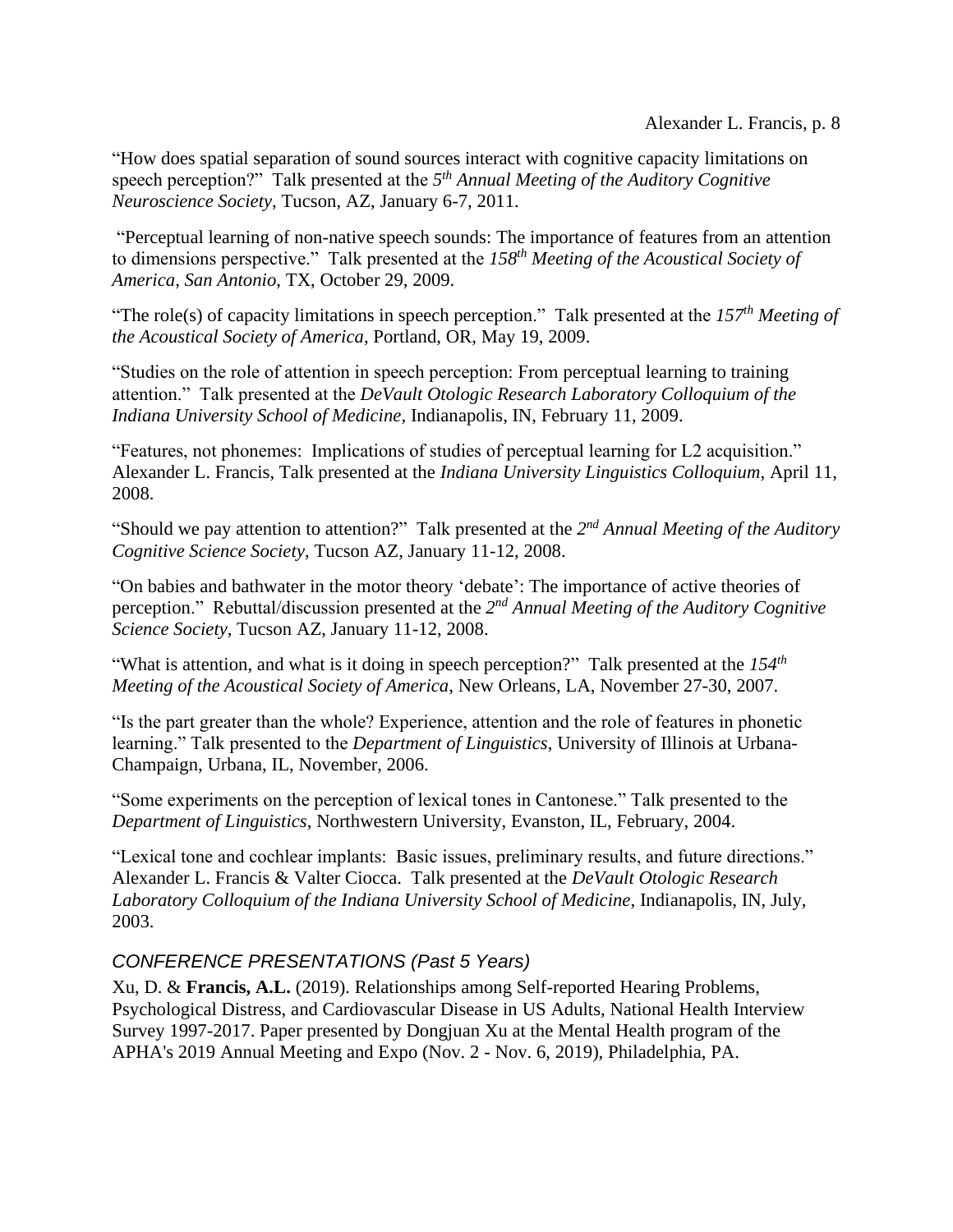Love, J. Sollmann, L., Niehl, A., & Francis, A.L. (2019). Does noise sensitivity or attentional capacity predict cardiovascular responses to distracting sound? Talk presented at the *177th Meeting of the Acoustical Society of America*, May 13-17, 2019, Louisville, KY.

Francis, A.L., Alabed, D., Mues, S., Herbig, M.-C., & Boutin, M. (2018). Identifying affective responses in individual blood volume pulse data. Poster presented at the *58th Annual Meeting of the Society for Psychophysiological Research (SPR)*, October 3-7 2018, Quebec City, Quebec, Canada.

Oliver, J.N., Sung, W., Davies, P. & Francis, A.L. (2018). Psychophysiological responses during cognitively demanding work in subjectively annoying background noise. Talk presented by Jordan Oliver at the *175th Meeting of the Acoustical Society of America*, May 7-11, 2018, Minneapolis, MN.

Francis, A.L., Schumaker, J., Bent, T., Zhang, R., & Oliver, J. (2017). Individual differences predicting autonomic responses associated with listening effort. Poster presented at the *57th Annual Meeting, Society for Psychophysiological Research*, 11-15 October, 2017, Vienna, Austria.

Francis, A.L., Schumaker, J., Bent, T., & Zhang, R. (2017). Psychophysiological indices of listening effort due to noise masking and nonnative-accent. Poster presented at the *173rd Meeting of the Acoustical Society of America*, Boston, MA, June 25-29, 2017.

Abu-Zhaya, R., Tonnsen, B., Francis, A., Seidl, A. (2017). Infants' physiological responses to cross-modal touch+speech input. Poster presented by Rana Abu-Zhaya at the *Workshop on Infant Language Development*, Bilbao, Spain, June 2017.

Law, W. L. & Francis, A.L. (2016). Degree of bilingualism modulates interaction between L1 and L2 in code-switching. Paper presented by Wai Ling Law at the *8th International Symposium on the Acquisition of Second Language Speech*, Aarhus, Denmark, June, 2016.

Francis, A.L., Schumacher, J., & Zhang, R. (2016). Psychophysiological responses to listening to speech in intermittent noise. Poster presented at the *171st Meeting of the Acoustical Society of America*, Salt Lake City, UT, May 23-27, 2016.

Zekveld, A., Tigchelaar, L.J. & Francis, A.L. (2015). A little knowledge is a dangerous thing: Foreign language proficiency increases susceptibility to interference from that language. Poster presented by Adriana Zekveld at the *Third International Conference on Cognitive Hearing Science for Communication*, Linköping, Sweden, June 14-17, 2015.

Law, W.L. & Francis, A.L. (2015). Phonetic divergence in bilingual speakers is modulated by language attitude. Poster presented by Wai Ling Law at the *170th Meeting of the Acoustical Society of America*, Jacksonville, FL, November 2-6, 2015.

Law, W. L. & Francis, A. L. (2015). Common Phonetic Space of L1 and L2 Suprasegmentals: The Case of Speech Rhythm and Tonality in Cantonese-English Bilinguals. Talk presented by Wai Ling Law at the *20th meeting of the Mid-Continental Phonetics & Phonology Conference*,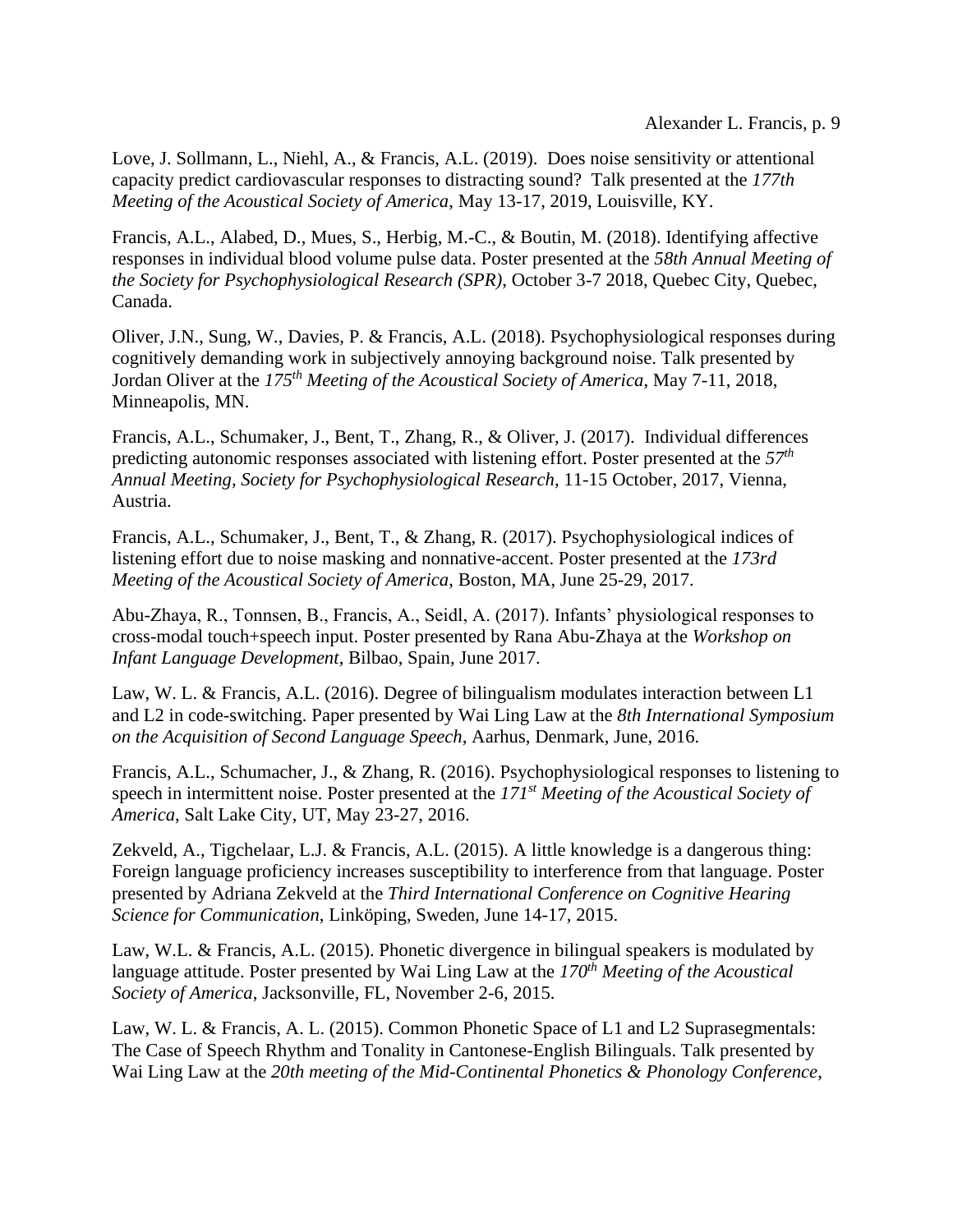Indiana University, Bloomington, IN, September 11-13, 2015.

Lin, M. & Francis, A.L. (2015). The effect of pausing on listening effort and the intelligibility and acceptability of L2 English. Poster presented by Mengxi Lin at the *2015 Conference of the American Association for Applied Linguistics*, Toronto, Ontario, Canada, March 21-24, 2015.

### *OTHER PUBLICATIONS*

Francis, A.L.\* & Xu, D. (2019). The Hearing Loss, Psychological Distress, and Cardiovascular Disease Connection. *Hearing Journal*, November 2019. Volume 72, Issue 11, p 18, 20

*Tcl/Tk for Dummies.* Tim Webster with Alex Francis, IDG Press, 1997.

## TEACHING EXPERIENCE

### *Purdue University*

PhD Supervisor

- Danielle Reindl (LING), Left Purdue in 2015; returning 2020-2021
- Jordan Love (nee Oliver) (SLHS)
- Wai Ling Christie Law: *The effects of social and experiential factors on the interactions between the phonetic systems of diglossic bilinguals* (Linguistics, awarded August, 2017)
- Fernando Llanos Lucas: *The role of experience in processing foreign-accented speech* (SLC, with Bob Hammond: Spanish, awarded August, 2016)
- Mengxi Lin: *The relationship between acoustic features of second language speech and listener evaluation of speech quality*. (Linguistics, awarded August, 2015)
- Wei Grace Zhang: *Quantifying Fricatives and Affricates in Chinese-Accented English*. (Linguistics, awarded December, 2010)
- Yanhong Zhang: *English lexical stress production and perception by native Mandarin speakers* (Linguistics, awarded, May 2008)
- Maria Kondaurova: *Training to ignore vs. training to attend: An investigation of the interaction between native language experience and training methods in the acquisition of a foreign phonetic contrast* (Linguistics, awarded, December 2008)
- Natalya Kaganovich: *Interaction between talker's voice, linguistic information, and attention during speech perception.* (Linguistics, awarded, August 2007)
- Evidence-based Practice Project supervisor: Allison Reitz (co-supervised with Melissa Newell; 2020), Meghan Mauntler (2020)
- Audiology Doctoral Research Supervision: Katie Connell (primary, 2010-2011), Kelly Rich (primary, 2010-2011), Caitlin Rinehart (primary, 2011-2012), Kelsie Johnson (primary, 2011-12), Diana True (secondary, 2011-2012), Alyson Gearhart (primary, 2013-2014)
- Master's Thesis Supervisor: Maria Kondaurova (Linguistics, M.A., 2004), Courtney Driscoll (SLHS, M.Sc., 2005), Amanda A. Shultz (Linguistics, M.A., 2011)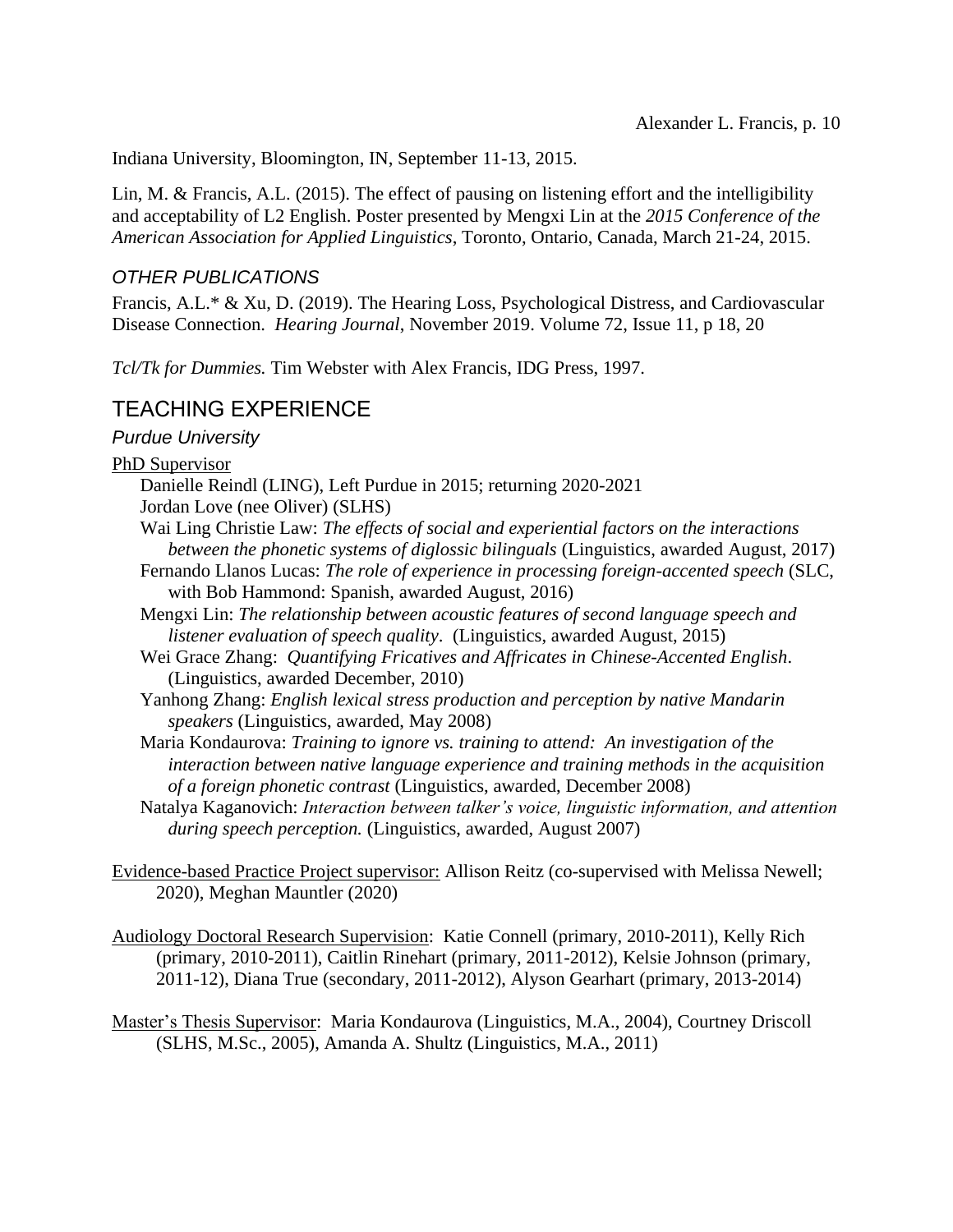Dean's Scholar Supervisor: Ross Nelson (2009-2010), Leigh Anderson (2010-2011)

Lecturer: AUS 306/ LING 315 *Introduction to Phonetics* (Fall, 2002, Spring 2004, Fall, 2012- 2013, Spring 2013, 2014); SLHS 302 *Acoustic Bases of Speech and Hearing* (Spring, 2003-2008; 2010-2014); AUS/SLHS 419A/519A/LING 598C *Honors Acoustics* (Spring, 2005, 2007, 2008), SLHS 502 *Speech Science* (Fall, 2003- 2008); SLHS 519A/511 *Aging and Communication* (Fall, 2009-2012); PSYC 520 *Attention and Performance* (Fall, 2010); SLHS 606 *Experimental Phonetics* (Spring 2003, 2006, 2011; Fall, 2008); SLHS 444, *Introduction To Research In Communication Sciences And Disorders* (Fall, 2011); AUS/SLHS & LING 490/590/498/598/698 *Supervised Reading Course (various topics)*

### *University of Hong Kong*

Dissertation Supervisor: Speech and Hearing Sciences B.Sc. program PBL Tutor: Speech and Hearing Sciences problem-based learning curriculum Lecturer: Speech & Hearing Sciences: *Master Class on Neurological Bases of Communication Disorders, Statistics Skills Labs*; Committee on Cognitive Science: *Introduction to Cognitive Science*; English Department: *American English*

### *University of Chicago*

Lecturer: Psychology Department: *Computers, Brains and Behavior* Teaching Assistant: Psychology Department: *Connectionist Modeling*; *Speech Perception*; Linguistics Department: *Phonetics*

## PROFESSIONAL SERVICE

## *Acoustical Society of America (ASA)*

Representative to the AAAS Science and Human Rights Coalition (nominee, pending approval of ASA executive council) 2020 – present

Speech Communication Technical Committee Web Page Working Group, 2020-present Panel on Public Policy, 2018-present

Technical Program Organizing Committee Representative, Speech Communication 2014-2016 Associate Editor (Speech Perception), *Journal of the Acoustical Society of America,* 2004-2005

Local Organizing Committee Member, 168<sup>th</sup> Meeting of the Acoustical Society of America, Indianapolis, IN, October 27-31, 2014

Organizer, Special Session on "The Role of Attention in Speech Perception," *154th Meeting of the Acoustical Society of America*, New Orleans, LA, November 27-December 1, 2007

### *American Speech Language Hearing Association (ASHA)*

Editor (Hearing), *Journal of Speech, Language& Hearing Research*, 2019-present Editorial Board, *Journal of Speech, Language & Hearing Research*, 2018-2019 Ad hoc Action Editor (Speech), *Journal of Speech, Language & Hearing Research*

### *Other*

Associate Editor, *Language and Speech*, 2014-2017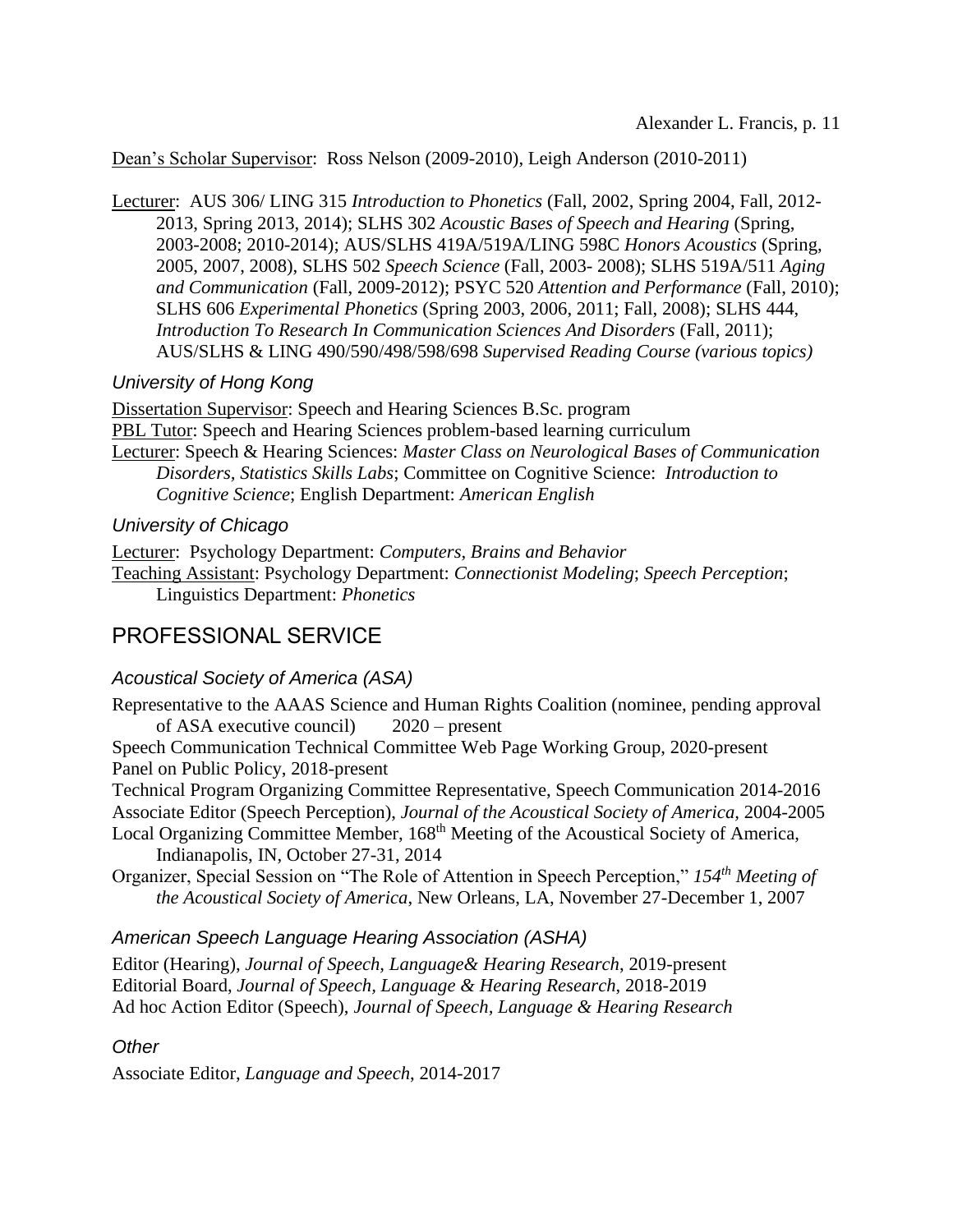Reviewer/Editorial Consultant (Journals): Frequently: *American Journal of Speech-Language Pathology*, *Attention, Perception & Psychophysics*, *Bilingualism: Language & Cognition*, *Brain and Language*, *Ear and Hearing*, *Hearing Research; Journal of the Acoustical Society of America*, *Journal of the Acoustical Society of America – Express Letters*, *Journal of Experimental Psychology: Human Perception and Performance*, *Journal of Memory and Language*, *Journal of Phonetics*, *Journal of Speech, Language & Hearing Research*, *Language & Speech*, *Second Language Research*, *Psychophysiology*; *Speech Communication* Occasionally: *Acta Psychologica*, *Applied Psycholinguistics*, *Cerebral Cortex*, *Cognition*, *Current Directions in Psychology*, *Journal of Communication Disorders, Language and Cognitive Processes*, *Mathematical Biosciences*, *PLoSOne*, *Psychological Bulletin*

Reviewer/Editorial Consultant (Grants): *American Speech, Language and Hearing Association, Natural Sciences and Engineering Research Council of Canada, Indiana Clinical and Translational Sciences Institute (CTSI), Social Science and Humanities Research Council of Canada*; *National Science Foundation*; *National Institutes of Health; Research Grants Council of Hong Kong*; *Israeli Science Foundation*; *Veteran's Administration; The Wellcome Trust;* 

Reviewer/Editorial Consultant (Other): *Educational Testing Service (ETS)*

- Symposium Committee, *Center on Aging and the Life Course*, 2009
- Steering Committee Member, *Asia Pacific Society for the Study of Speech, Language, and Hearing*, 2001-2002
- External Reviewer, Ph.D. Thesis Committee, University of Hong Kong, 2019; University of Canterbury, New Zealand, 2011

## DEPARTMENT, COLLEGE, AND UNIVERSITY SERVICE

#### *Current*

Chair, University Senate Faculty Affairs Committee, 2020-2021 University Senate Library Committee, 2020-present Susan Bulkeley Butler Center Working Papers Editorial Board Member, 2019-present Purdue University Senate Faculty Affairs Committee Liaison to the Committee on Compensation and Benefits, 2019-present AAUP Representative, Committee A (Academic Freedom and Tenure), 2018-present SLHS Undergraduate Success Committee Chair, 2018-present SLHS Graduate Admissions Committee (MS-SLP), 2017-present Purdue University Senate, 2017-present Purdue University Senate Faculty Affairs Committee, 2017-present

#### *Past*

Purdue Clifford B. Kinley Trust Committee, 2014-2019 SLHS Department Head Search Committee, 2018 Purdue MLK Planning Committee, 2015-2017 HHS Career Advisory Council, 2016-2017